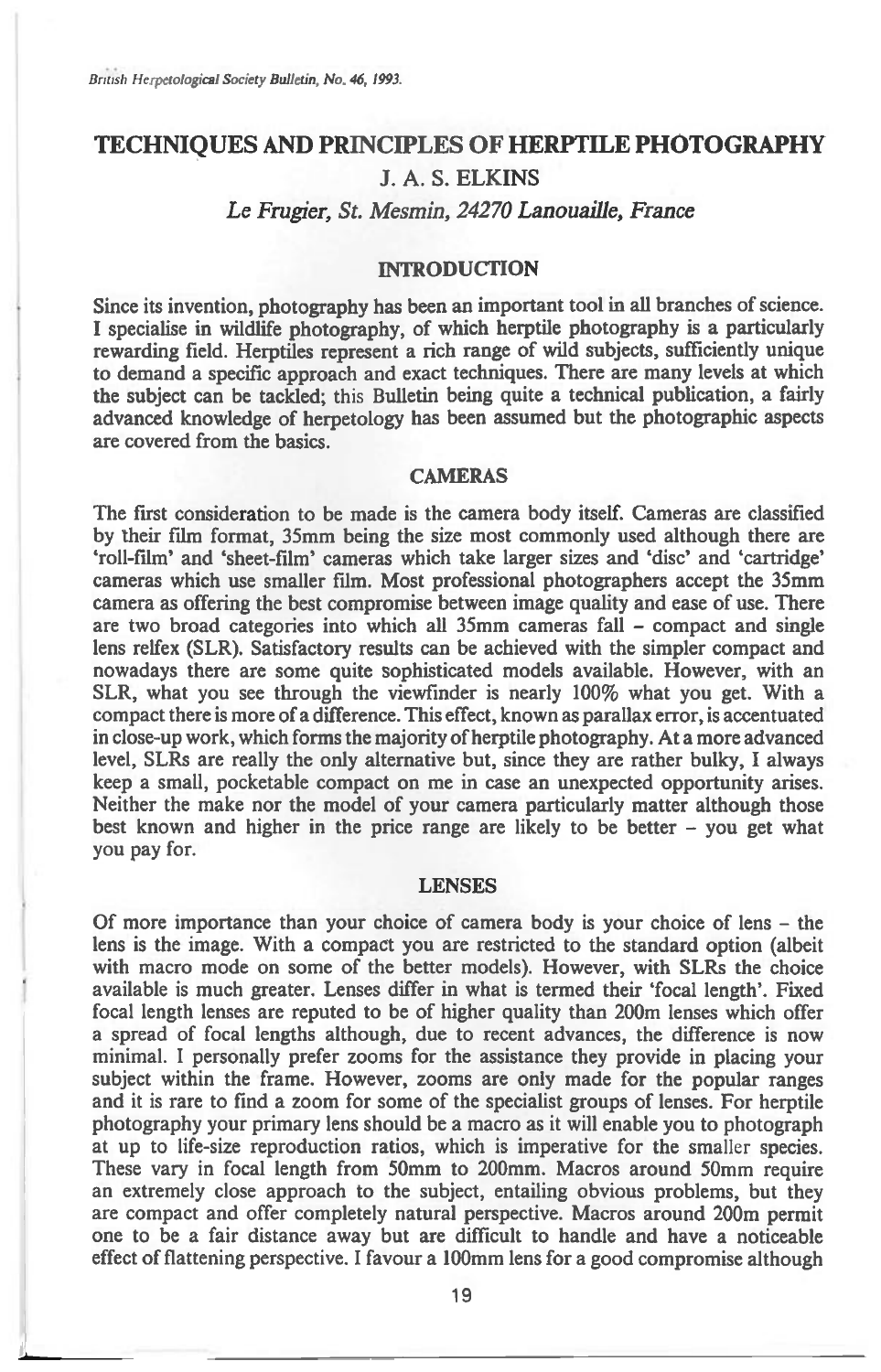

Plate 1. - Grass Snake *Natrix natrix* 



Plate 2. - Green Lizard *Lacerta viridis*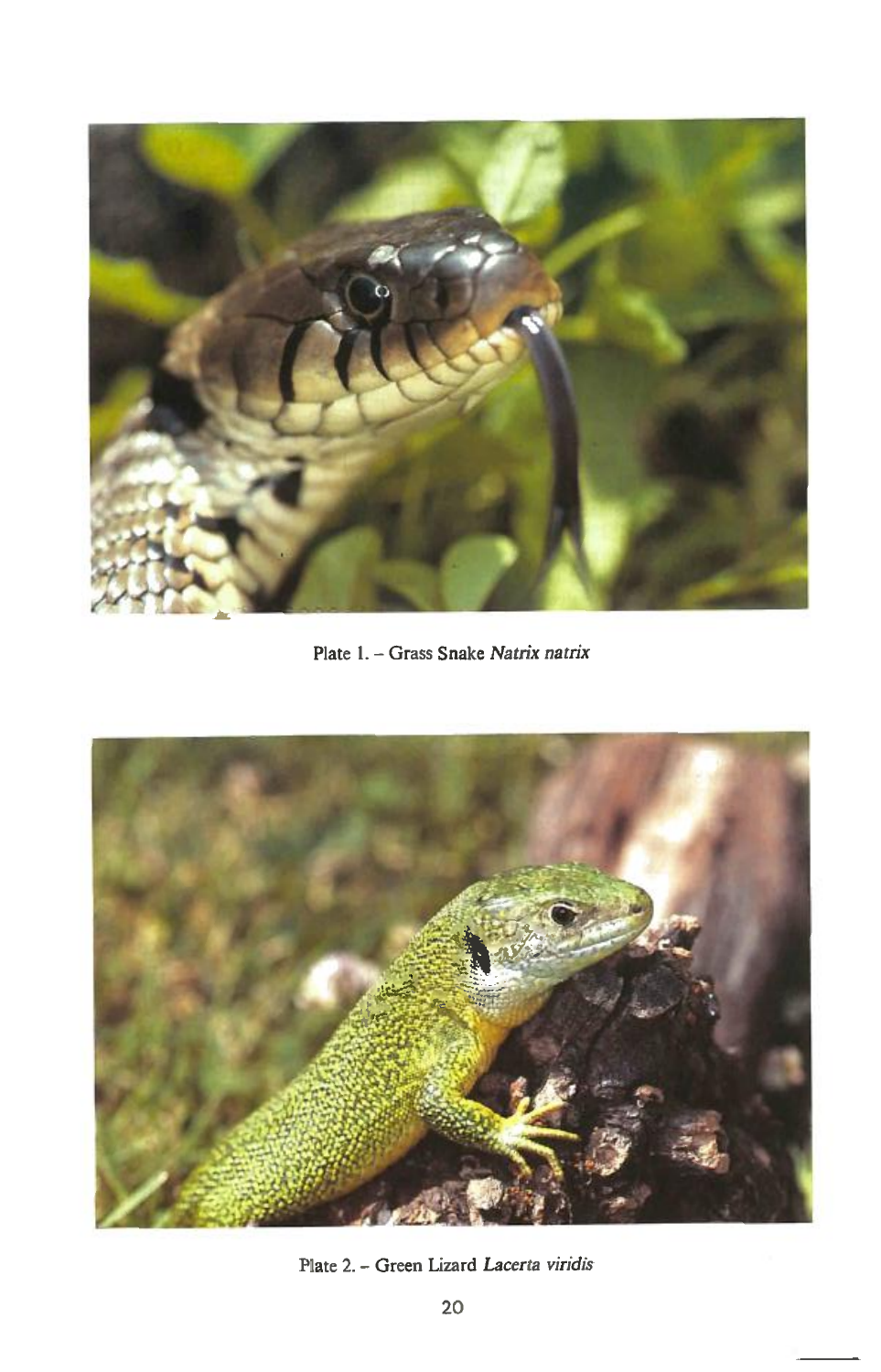

Plate 3. - Marbled Newt *Triturus marmoratus* 



Plate 4. - Midwife Toad *Alytes obstetricans*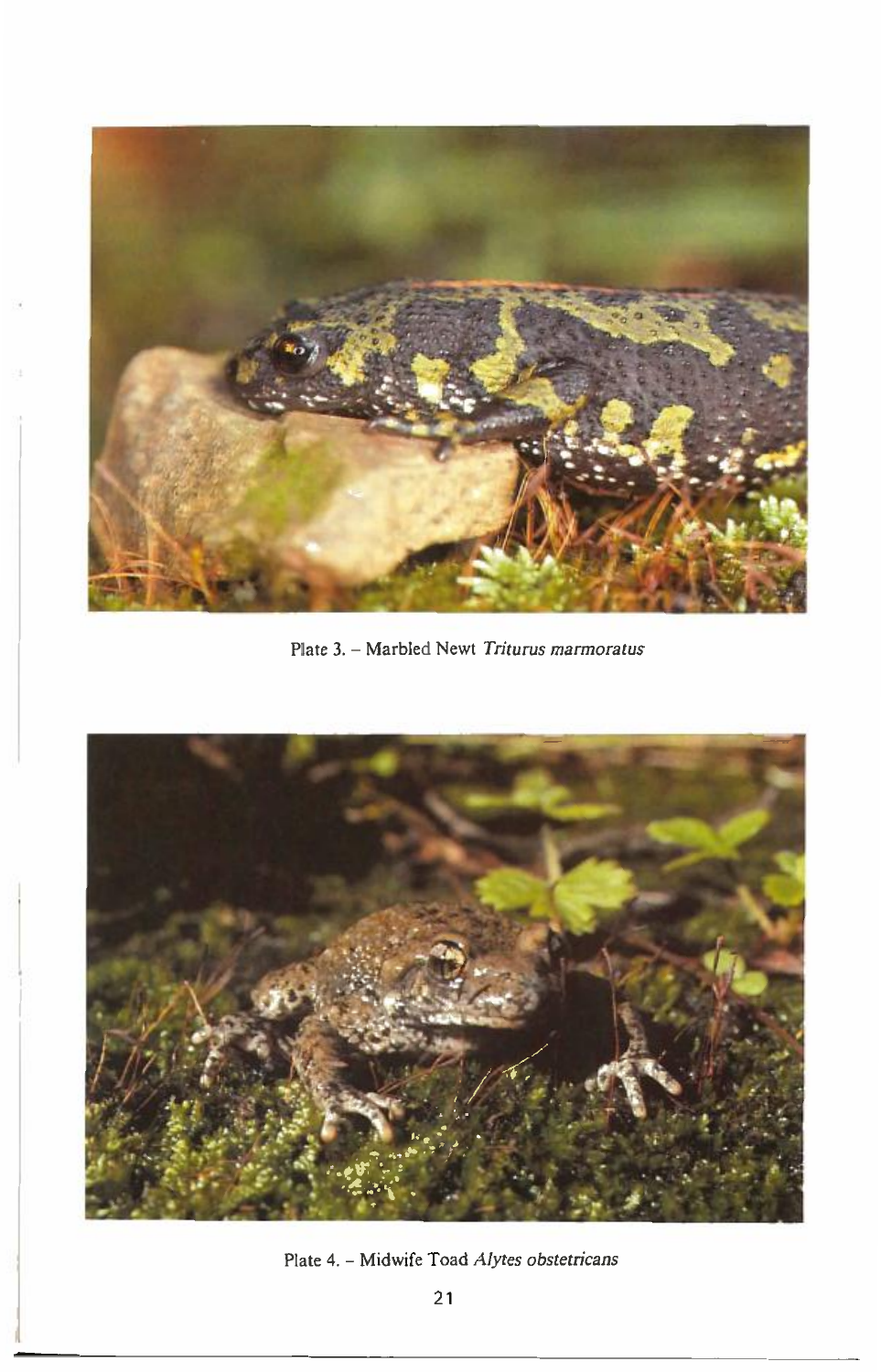**I do have both a 50mm and a 200mm to cover me for all eventualities. As a second lens, a telephoto (between 80mm and 300mm) is useful for the more timid species or those in physically inaccessible locations. Extreme telephotos (from 300mm to 600mm and beyond) are even more useful in this respect although often prohibitively expensive. After a telephoto, a third lens for your set could be a wide-angle (between 20mm and 35mm) which gives you the same view of the world that most herptiles have, although at the wider end of the scale distortion creeps in and can be misleading. So-called 'standard' lenses (from 35mm to 80mm) have no place in herptile photography other than to record colonies or for general habitat-shots.** 

## **FLASH**

**Light is the medium of photography, and being able to control it is as important as a brush is to a painter. Basically, if your camera has no built-in flash (professional ones usually don't) then buy the best you can afford. They are invaluable for freezing subject movement, enhancing clarity and contrast and for promoting correct colour rendition. With many cameras, several flashes can be connected simultaneously, enabling perfect night shots, of mating toads, for example. Specialist flashes are also available, such as ring flashes, which fit directly onto the end of a macro lens, thus providing absolutely even frontal light coverage and eliminating unsightly shadows (especially if equipped with modelling lamps). They also create an attractive catchlight in the eyes of the animal, particuarly those with big, round pupils; this can really bring a picture to life. As the perfect partner to my macro lenses, I find one near essential.** 

#### **SUPPORTS**

**The last items of hardware to be addressed are supports. There are many types available but they all have the same aim — to keep the camera motionless and thus eliminate camera shake. There are a few hand-held supports but the majority of supports are static; the most stable of all being the tripod. These come in a vast array of different designs. It is important to pick a tripod which offers you the best compromise between stability and weight. Once** this **has been decided, then attention can be turned to other gadgets such as built-in spirit levels. For low subjects, which often includes herptiles, a tripod with a reversible centre colum is ideal or, if mobility is important, a small 'table-top' tripod or ground spike. With these lower supports, a right angle viewfinder attachment will save you having to stoop down. Personally, I have one large tripod (2m) in a case slung under my camera bag and a 30cm table tripod folded up in a side pocket but, with so many choices, the main thing is to pick a support that best suits your requirements.** 

#### **FILM**

**The essence of the photographic process is, of course, the film. Nature is above all colourful. This limits the use of black-and-white film to subjects which have extremely strong pattern or texture or to publications such as newspapers which work mainly in monochrome. With colour, there are two basic types of film — negative (also known as print) and positive (also known as slide, transparency or reversal). Positive films undoubtedly produce better quality images than print films, both in tonal rendition and general portrayal of reality. The key difference between all films is their speed. These go from about ISO (International Standards Organisation) 25/15° to 1600/33°, but as the film becomes faster (tends to 1600/33°) image resolution is lost and this becomes noticeable above 200/24°. It is best to use slower films unless lighting conditions restrict you to faster ones. I use Kodachrome 25 for amphibians in daylight, Fujichrome Velvia 50 or Kodachrome 64 for reptiles and Ektachrome 200 or Kodachrome 200 for amphibians at night, when I don't have my** full **complement**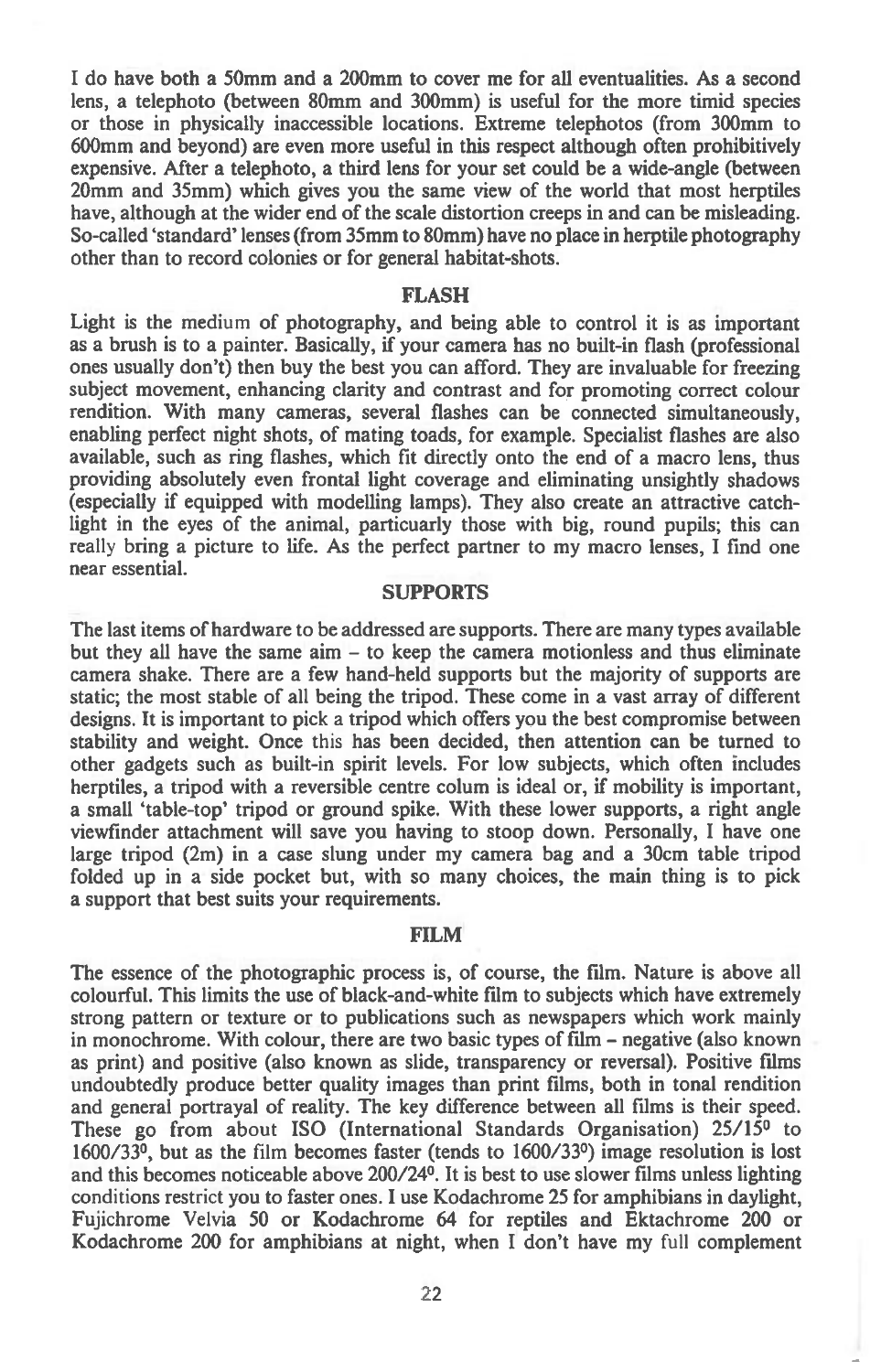**of flashes with me. Negative films worth consideration are Kodacolor Gold H and the new Fujicolor Super 6, a recent breakthrough with outstanding resolution. However, as everyone perceives colours differently, it pays to experiment with others before deciding on a limited number of favourites.** 

#### **EXPOSURE**

**Two variables go to make up a photography — exposure and focus. Exposure is a product of shutter speed and aperture value. Under any one light condition, each can be varied in indirect proportion to the other but, to produce correct exposure, the product must remain unchanged. Different films have different 'exposure latitudes', that is to say their tolerance of inaccurate** settings. **Positive films have very narrow exposure latitudes and, when using them, it is better to err on the side of underexposure as this will produce more striking colours. Focus concerns the area of the photographic image that is sharply recorded, the maximum possible with any one lens under any one pair of exposure settings being known as the depth of field. Cameras can be autofocus, manual focus or switchable between the two. Automatic systems are obviously faster but the simpler mechanisms are not always efficient as they are easily confused. However, on the top cameras autofocus is virtually perfected and I rely heavily on my camera's constant focusing system (up to 6 times per second); it can keep track of the fastest species. Focusing is critical when a large aperture (small number) is selected because depth of field is shallow. A small aperture (large number) means a greater depth of field and less emphasis on focusing but a slower shutter speed is needed which can cause blurring, created by either camera shake or subject motion. The depth required depends on the exact circumstances and having a depthof-field check button on your camera is useful to help guage just enough depth whilst still allowing a sufficiently fast shutter speed; some cameras, notably Canon, even have a special mode to assist with this decision. To give you a rough indication you are unlikely to need a shutter speed faster than 1/250 second.** 

#### **THE SHOOT**

**It should be obvious that the usual rules for the handling of herptiles are still applicable when photographing them. However, I have seen many photos with signs of animal abuse. Anyone interested in wildlife photography must abide by the Nature Photographer's Code of Practice, published by the Nature Group of the Royal Photographic Society. 'The welfare of the subject and its surroundings is more important than the photograph'. As wildlife photography becomes increasingly more commercial, I am concerned that there may be a tendency for some to forget this most vital philosophy. Both the public and the media generalise and we mustn't let individuals corrupt the profession as a whole. The best method of photographing herptiles is without any physical contact whatsoever. However, if capture is necessary, the stress to which the specimen is subjected must be kept at a minimum. With reptiles, I place them in a container with a soft, dry substratum and leave them in a dark, quiet place. When the specimen has cooled, I take it out and photograph it as it warms up. A cold reptile is easier to handle but a warm one looks more lively so I aim for the best compromise by photographing it until it becomes too warm to control. I then release it in the exact same spot it came from. Temperature makes little difference to amphibians and they are generally more docile anyway. I usually stalk them and only capture one if I need to move it to an area of ground with less obstructions to the lens. It is important to ensure that the background chosen is as completely natural as possible; an obviously artificial set-up can ruin a photograph. It is also important to consider composition carefully. The main point here is to avoid central placement of the subject which can be very dull. A good guide to**